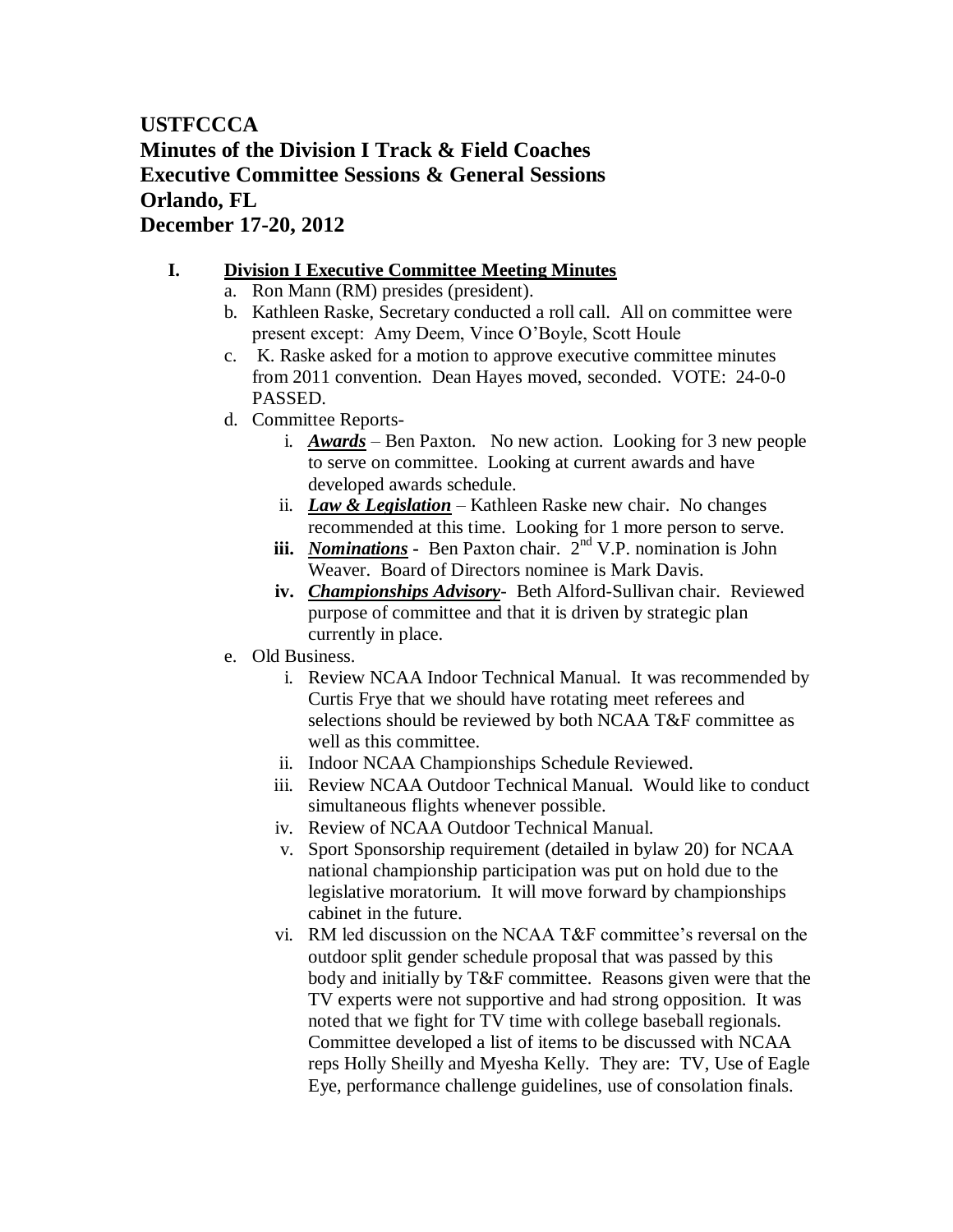- vii. Track indexing is complete and in place. A question and answer session is on the agenda for all to attend.
- viii. Early signing proposal put on hold due to the legislative moratorium, however it was given to conference commissioners and they are positive on it, but want to wait to see what reform group does prior to addressing.
- ix. Rules Changes. We now have a separate Rule Committee in place. Many of the rules were changed this year, some were not. Those serving on committee: John McNichols, John Weaver, Andy Eggert, Chaunte Baldwin.
- x. Bylaw 17 Proposal: October  $1<sup>st</sup>$  date for Playing & Practice Start. Also put on hold due to moratorium. Making an amendment-Dean Hayes- Motion to move forward without part (c)- Shantel Twiggs, seconded. VOICE VOTE: unanimously in favor-PASSED.
- xi. Proposal from Gary Wilson to require that any wording changes of proposals passed by Div. I body be taken back to coaching body for approval. Motion: To table. Matt Utesch, seconded. VOTE: 18-10-1 PASSED.
- xii. Mick Byrne's proposal specific to Bylaw 14 regarding international student-athletes. To specify that participation on an international institution's TEAM be considered as having used a season of eligibility irrespective of how the team is defined with the institution. Motion: Nuttycombe, seconded by Utesch. VOTE: 33-0-0 PASSED.
- f. New Business
	- i. Proposal: Never run NCAA final into a headwind (Bob Braman). Motion- to ask for rewrite and clarification with input from Champs Advisory Comm (CAC), Matt Utesh, seconded Nuttycombe. Dennis Shaver to author. VOICE VOTE: unanimously in favor. PASSED.
	- ii. Review of Performance Challenge Guidelines. Motion: To have the NCAA T&F Committee rewrite to clarify their intent. Ben Paxton, seconded Curtis Frye. VOICE VOTE: Unanimously in favor. PASSED.
	- iii. Proposal: To end the qualifying period for indoor track on the Sunday 12 days before the championships (Todd Lane/ Curtis Frye). VOTE: 8-17-4 FAILED.
	- iv. Proposal: Require that for indoors and outdoors, any qualifying performance achieved, must be achieved in a competition that is a team counter event of the NCAA (Todd Lane). No Action. Asked for a rewrite.
	- v. Proposal: Mandatory use of plasticine in the horizontal jumps at the NCAA championships. (Stanley Redwine). Not time sensitive due to the fact that this is not a rules year. Motion to accept by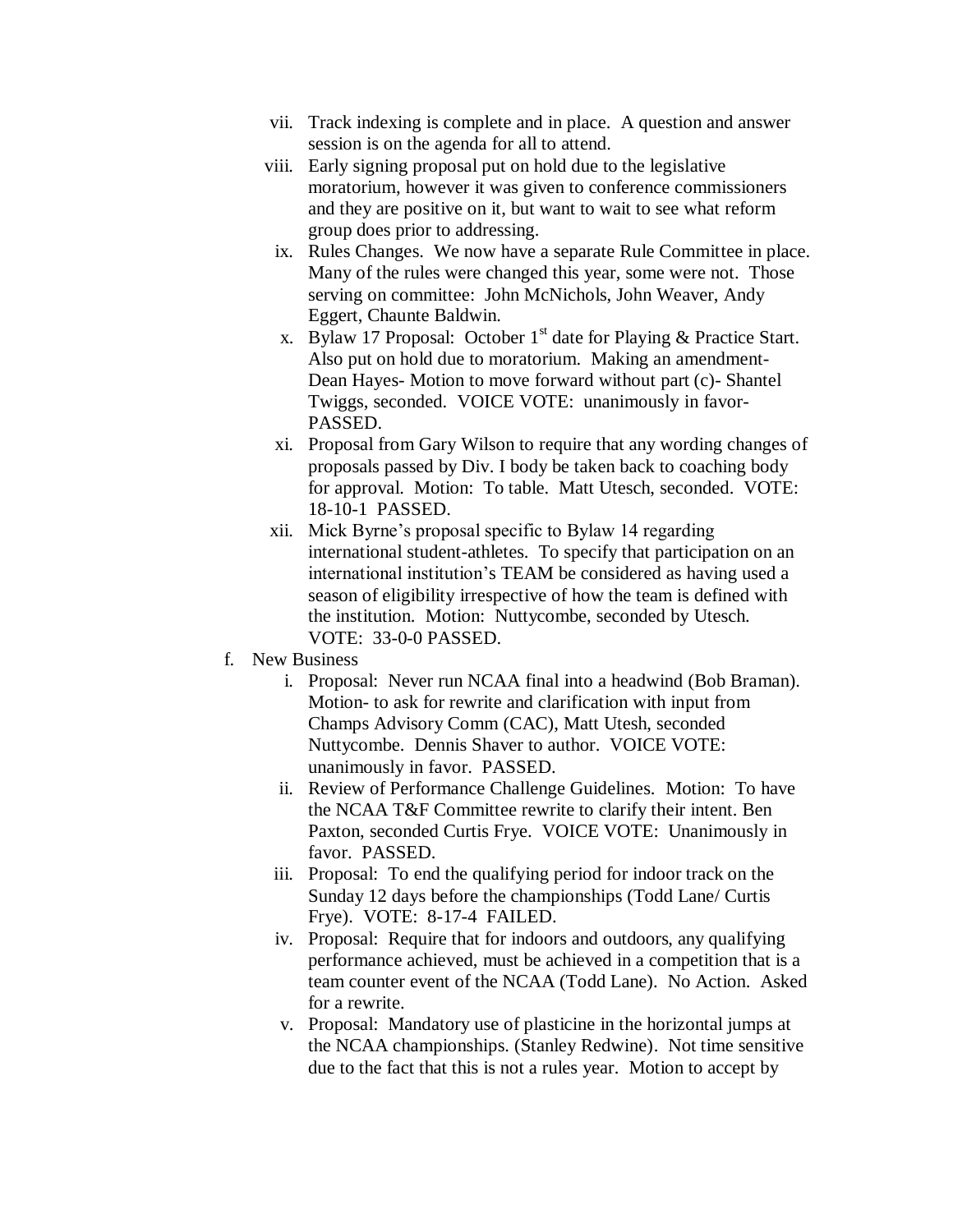Dean Hayes, seconded by Steve Rainbolt. VOTE: 14-7-6 PASSED.

- vi. Proposal: Must notify competitors if a protest is filed during the competition. (Stanley Redwine). Motion to table by Ben Paxton, seconded by Nuttycombe. Need more specifics on intent. VOICE VOTE: Unanimously in favor. PASSED.
- g. Other New Business
	- i. Championships Advisory Committee (CAC) Proposal to eliminate the  $2<sup>nd</sup>$  round of 3 attempts and go to 12 finalists instead of 16 and conducting another round in the throws and horizontal jumps. Motion from Beth Alford-Sullivan, seconded Dean Hayes. VOTE: 33-0-0 PASSED. Time sensitive and will go to floor for vote.
	- ii. RM created agenda for general sessions and conference breakouts.
	- iii. NCAA Head Coaching Suspensions for Level III violations. RM put an adhoc committee together to prepare response.
	- iv. APR results reviewed for our sport compared to other sports and will be in the presidential review process. Suggestion for next year's convention is to come up with a seminar on strategies to improve our sports APR.
	- v. The USTFCCCA is implementing a National Athlete of the Week program to start in week #2 this year for each division.
	- vi. Rankings Date Schedule reviewed. Motion: To re-visit the dual meet rankings (last year it was tabled), by Matt Utesch, seconded by Kathleen Raske. VOTE: 21-4-6 PASSED.
	- vii. Conference calls schedule reviewed. Suggestion to reschedule the Wednesday before Thanksgiving and change the April date from  $2^{nd}$  Wed, to the  $3^{rd}$  Wed.
	- viii. Site selection for NCAA Indoors in Albuquerque, NM a concern due to altitude. What about the sickle cell athletes? Selection process needs to be more transparent and perhaps a coach's vote could be implemented to help with input.

## **II. Division I General Meeting #1- December 18, 2012**

- a. Ron Mann (RM) opened meeting. Welcomed.
- b. Accusplit Awards presented.
- c. NCAA Initial Eligibility Center report given by Mike DeCesare.
- d. Agenda presented by RM.
- e. Kathleen Raske asked for a motion to accept the 2011 minutes as posted on website. Accepted by Dean Hayes, seconded by Shantel Twiggs. VOTE: APPROVED UNANIMOUSLY.
- f. Committee Reports Given by Chairs.
	- i. Awards- Ben Paxton.
	- ii. Nominations- Ben Paxton.
	- iii. Law & Legislation- Kathleen Raske.
	- iv. Championship Advisory- Beth Alford-Sullivan.
- g. Old Business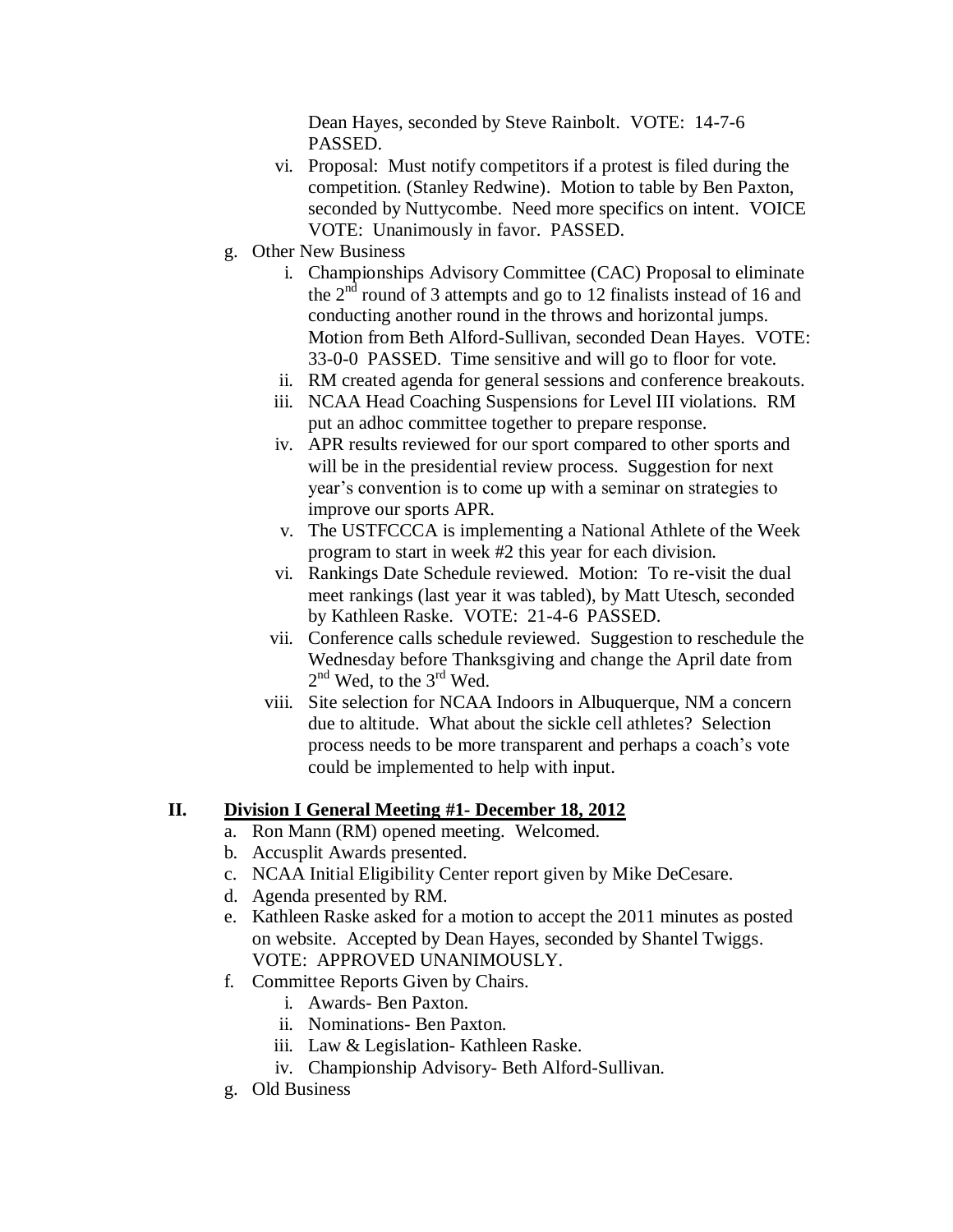- i. To amend the playing and practice season, eliminating part (c) of original proposal by Jack Warner last year. See slides. Supported unanimously by Executive committee.
- h. New Business
	- i. NCAA Liaison discussions regarding TV coverage and use of Eagle Eye.
	- ii. Proposal that plasticine be used at all NCAA championships. Supported by Executive Committee 14-7-6. Non-time sensitive.
	- iii. Proposal for Sport Sponsorship supported by executive committee and non-time sensitive.
- i. Holly Sheilly- NCAA Championships Liaison gave report.
- j. Conference Breakouts to discuss agenda topics.

#### **III. Division I General Meeting #2 - December 19, 2012**

- a. Ron Mann called meeting to order.
- b. Balfour recognition and championship ring presentation.
- c. 2013 NCAA Outdoor Championship host- Eugene, OR gave site report.
- d. Rules- Bob Podkaminer gave rules report.
- e. Nominations Committee presented slate
	- i. Board of Directors at large  $=$  Mark Davis (Yale)
	- ii.  $2<sup>nd</sup>$  Vice President = John Weaver (Appl. State)
- f. Old Business
	- i. Motion: (Mick Byrne's) Bylaw 14.7.1, 14.02.7, 14.2.3.7, 17.02.8.2 International student-athletes: "to specify that participation on an international institution's TEAM be considered as having used a season of eligibility irrespective of how the team is defined within the institution"…. A friendly amendment was accepted to include "in the sports of track and field and cross country".
	- ii. To amend playing and practice season and "establish the first Monday in the month of October as the first permissible practice date for in-season activities"
- g. New Business
	- i. NCAA Level III violations resulting in head coach suspensionsadhoc committee working on response to new legislation.
	- ii. APR challenges- low sport APR ranking a cause for concern to both the NCAA and track coaches. Committee is working on APR strategies to share with membership for next year's convention.
	- iii. Championships Advisory Committee proposal to eliminate the 3 attempts in the round of 16 qualifying in the horizontal jumps and throwing events at the NCAA Outdoor T&F Championship preliminary sites. All 48 competitors would receive 3 prelim